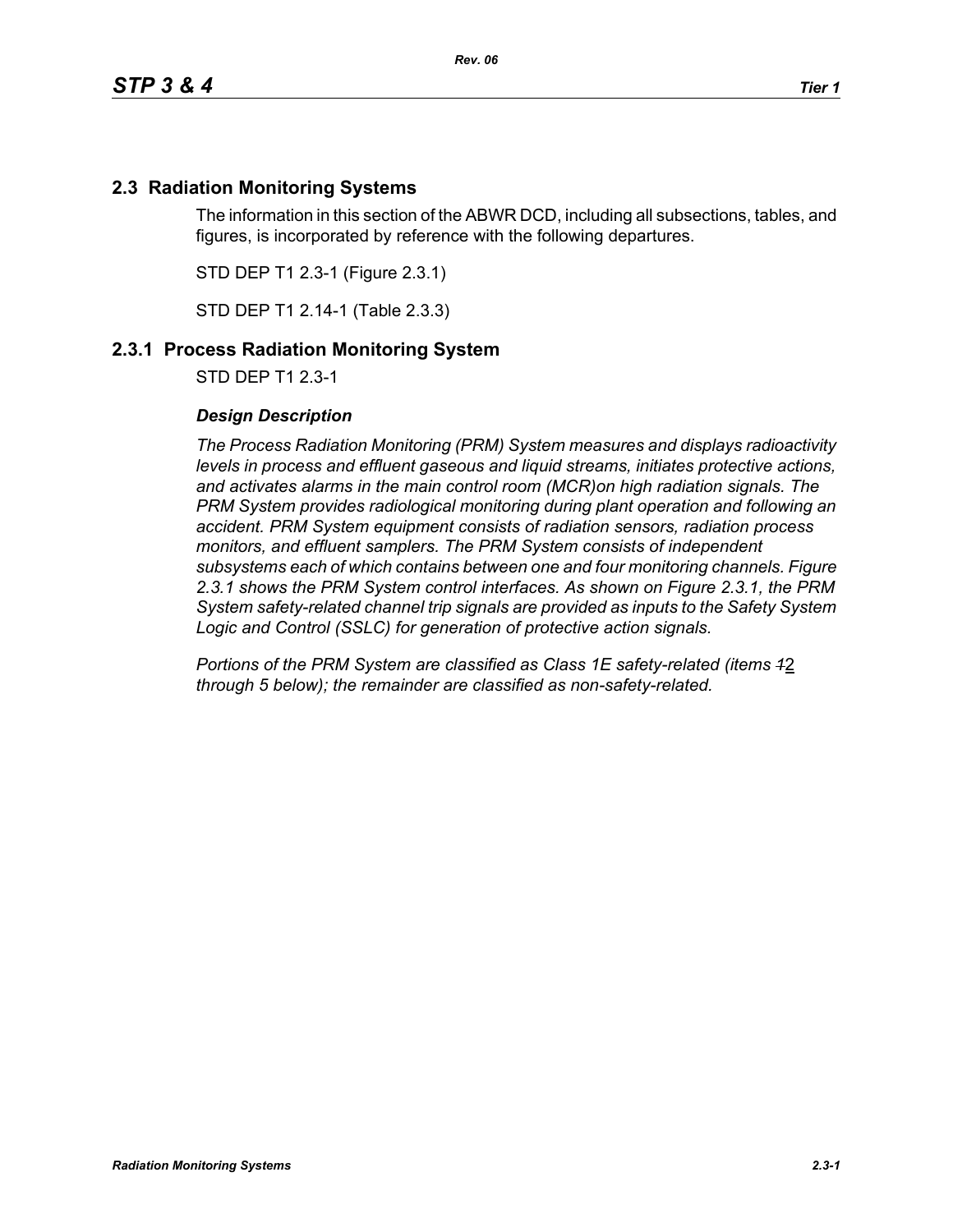

# Notes:

- 1. Diagram represents one of four PRM System divisions.
- 2. See Section 3.4, Figure 3.4b for SSLC processing.

**Figure 2.3.1 Process Radiation Monitoring System Control Interface Diagram**

*STP 3 & 4*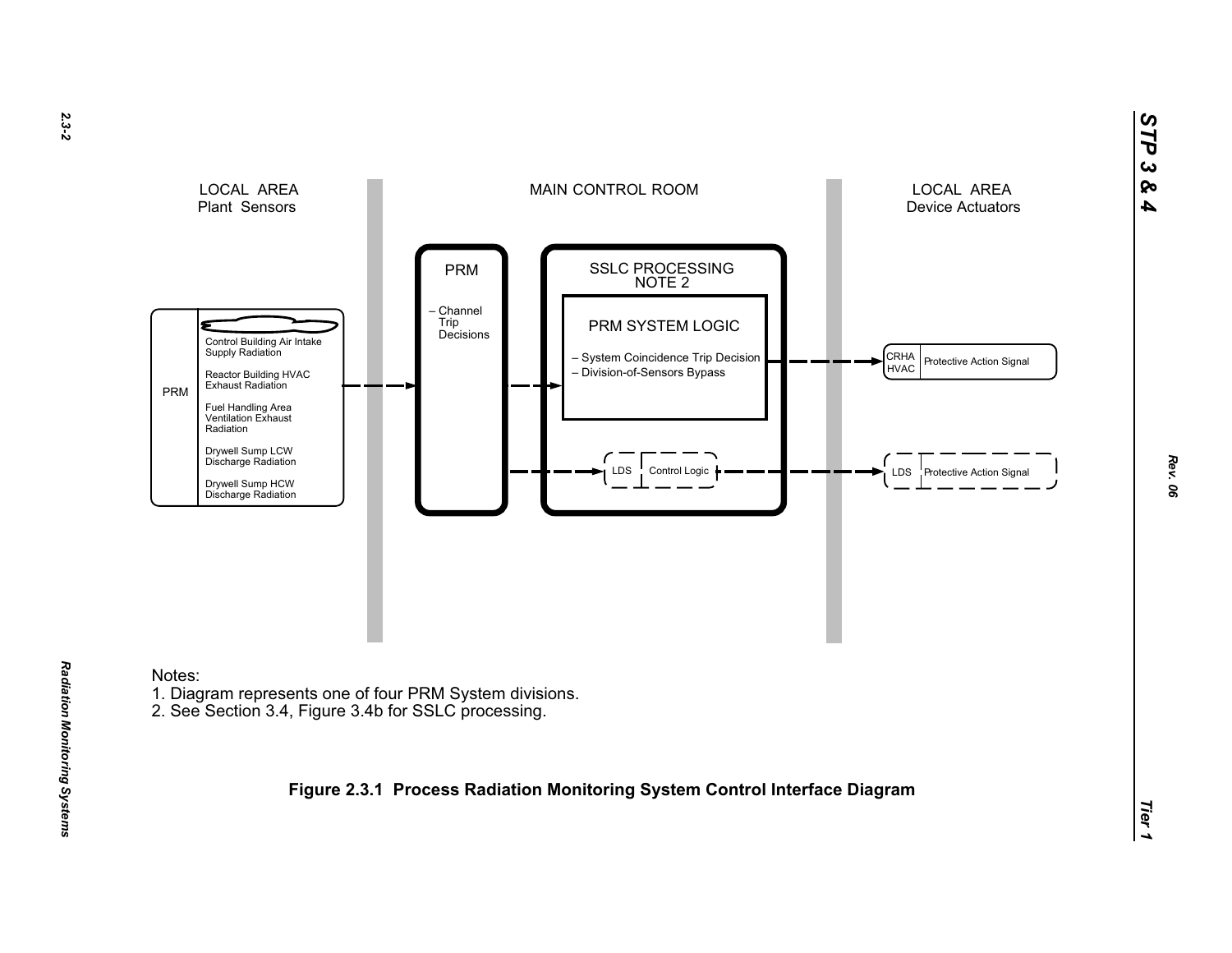# **2.3.3 Containment Atmospheric Monitoring System**

STD DEP T1 2.14-1

## *Design Description*

The CAMS is classified as a Class 1E safety-related system, except the oxygen/hydrogen monitoring equipment in CAMS is non-safety-related*.*

*Operation of each CAMS division* the oxygen/hydrogen monitoring equipment *can be*  activated manually or automatically during a post-accident condition by a signal *indicating a high drywell pressure or a low reactor water level.* 

*One radiation channel of each CAMS division monitors the radiation level in the drywell and the other channel monitors the radiation level in the suppression chamber.*

*The oxygen/hydrogen monitoring equipment of each CAMS division analyzes the hydrogen and oxygen gas concentration levels in the drywell or in the suppression chamber and provides separate gas concentration displays in the MCR.*

*Each CAMS division* of radiation channels *is powered from its respective divisional Class 1E power source. In the CAMS, independence is provided between the Class 1E divisions, and also between the Class 1E divisions and non-Class 1E equipment.*

*Both CAMS* equipment is *divisions are located in the Reactor Building, except for the radiation and the gas process monitors, which are located in the Control Building.*

*The CAMS has the following alarms, displays, and controls in the MCR:*

- *(1) Displays of radiation, hydrogen and oxygen levels.*
- *(2) Alarms for radiation levels, and for hydrogen and oxygen gas concentration levels.*
- *(3) Manual* or automatic *system level initiation of* oxygen/hydrogen monitoring equipment *for each CAMS division.*